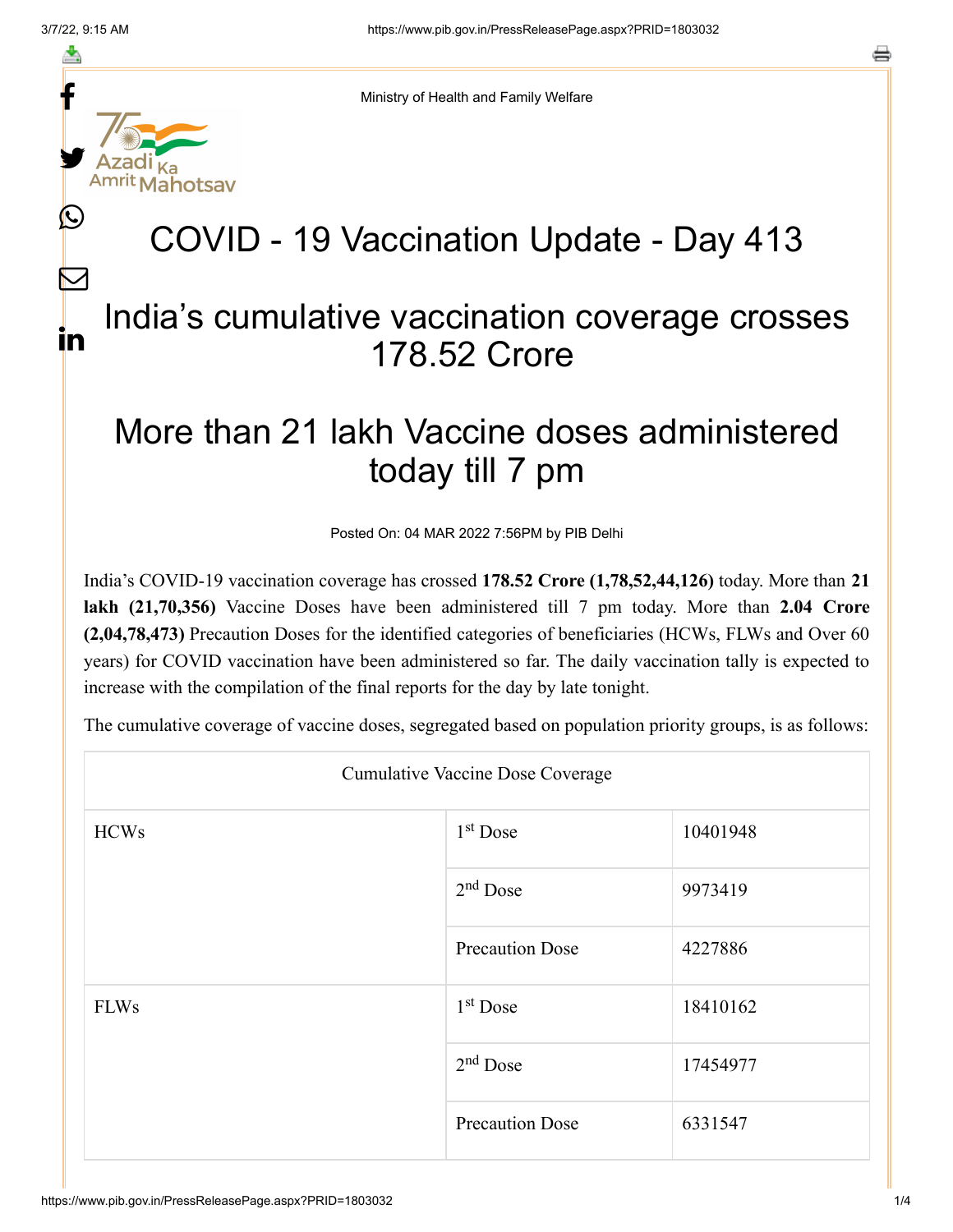| f<br>$\bf \Omega$ | Age Group 15-18 years                        | $1st$ Dose             | 55252106   |
|-------------------|----------------------------------------------|------------------------|------------|
|                   |                                              | $2nd$ Dose             | 30085582   |
|                   | Age Group 18-44 years                        | 1 <sup>st</sup> Dose   | 552349062  |
|                   |                                              | $2nd$ Dose             | 448197759  |
| in                | Age Group 45-59 years                        | 1 <sup>st</sup> Dose   | 202360562  |
|                   |                                              | $2nd$ Dose             | 181047657  |
|                   | Over 60 years                                | 1 <sup>st</sup> Dose   | 126481828  |
|                   |                                              | $2nd$ Dose             | 112750591  |
|                   |                                              | <b>Precaution Dose</b> | 9919040    |
|                   | Cumulative 1 <sup>st</sup> dose administered |                        | 965255668  |
|                   | Cumulative 2 <sup>nd</sup> dose administered |                        | 799509985  |
|                   | <b>Precaution Dose</b>                       |                        | 20478473   |
|                   | Total                                        |                        | 1785244126 |

Today's achievement in the vaccination exercise, segregated by population priority groups, is as follows:

| Date: 4 <sup>th</sup> March, 2022 (413rd Day) |                        |       |  |
|-----------------------------------------------|------------------------|-------|--|
| <b>HCWs</b>                                   | $1st$ Dose             | 85    |  |
|                                               | $2nd$ Dose             | 1426  |  |
|                                               | <b>Precaution Dose</b> | 12875 |  |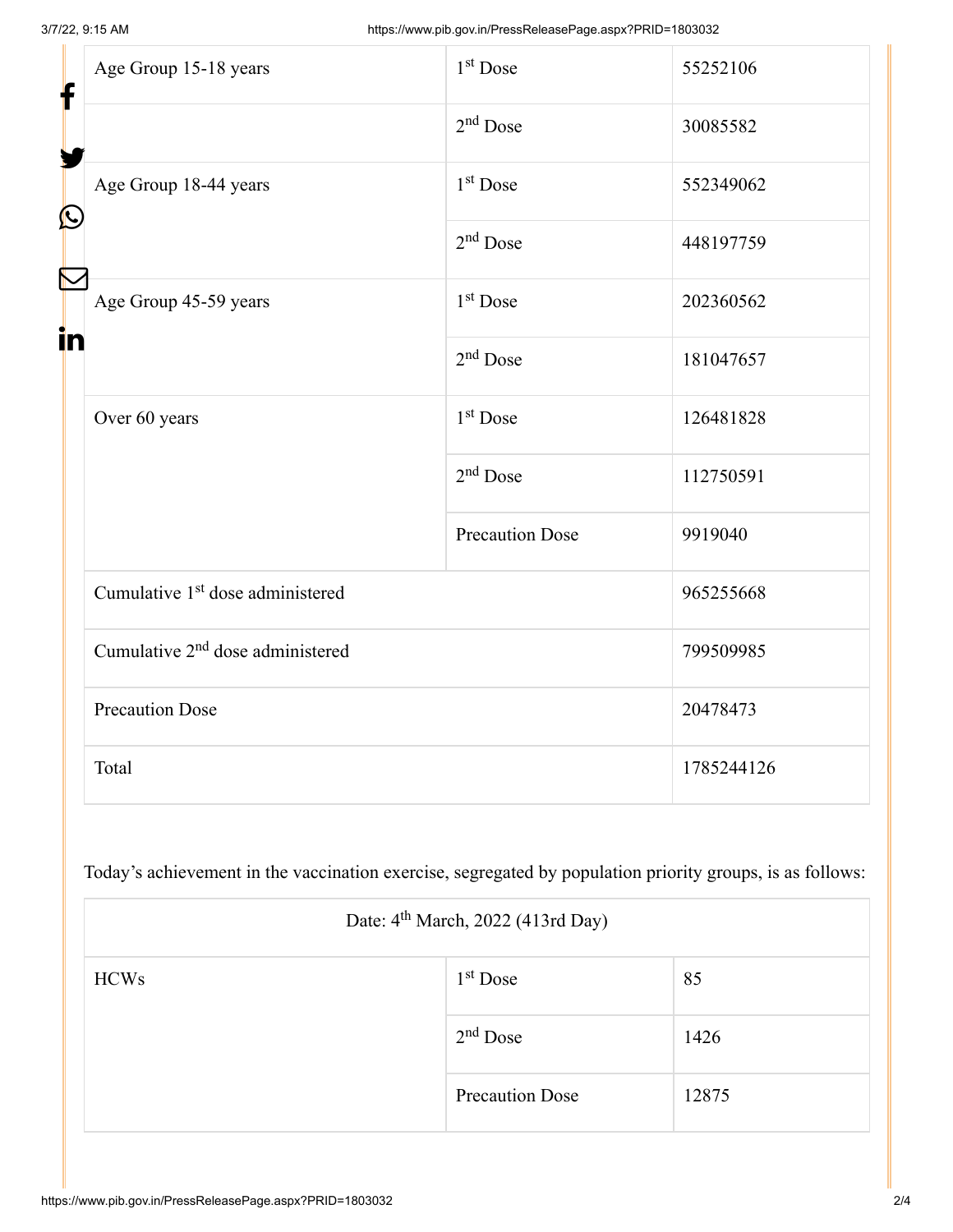| f            | <b>FLWs</b>                                  | $1st$ Dose             | 99      |  |
|--------------|----------------------------------------------|------------------------|---------|--|
|              |                                              | $2nd$ Dose             | 2779    |  |
|              |                                              | <b>Precaution Dose</b> | 17848   |  |
| $\bf \Omega$ | Age Group 15-18 years                        | 1 <sup>st</sup> Dose   | 97972   |  |
|              |                                              | $2nd$ Dose             | 603714  |  |
| in           | Age Group 18-44 years                        | 1 <sup>st</sup> Dose   | 114974  |  |
|              |                                              | $2nd$ Dose             | 894729  |  |
|              | Age Group 45-59 years                        | 1 <sup>st</sup> Dose   | 18058   |  |
|              |                                              | $2nd$ Dose             | 197668  |  |
|              | Over 60 years                                | 1 <sup>st</sup> Dose   | 13344   |  |
|              |                                              | $2nd$ Dose             | 122288  |  |
|              |                                              | <b>Precaution Dose</b> | 72497   |  |
|              | Cumulative 1 <sup>st</sup> dose administered |                        | 244532  |  |
|              | Cumulative 2 <sup>nd</sup> dose administered |                        | 1822604 |  |
|              | <b>Precaution Dose</b>                       |                        | 103220  |  |
|              | Total                                        |                        | 2170356 |  |

The vaccination exercise as a tool to protect the most vulnerable population groups in the country from COVID-19 continues to be regularly reviewed and monitored at the highest level.

\*\*\*\*

**MV**